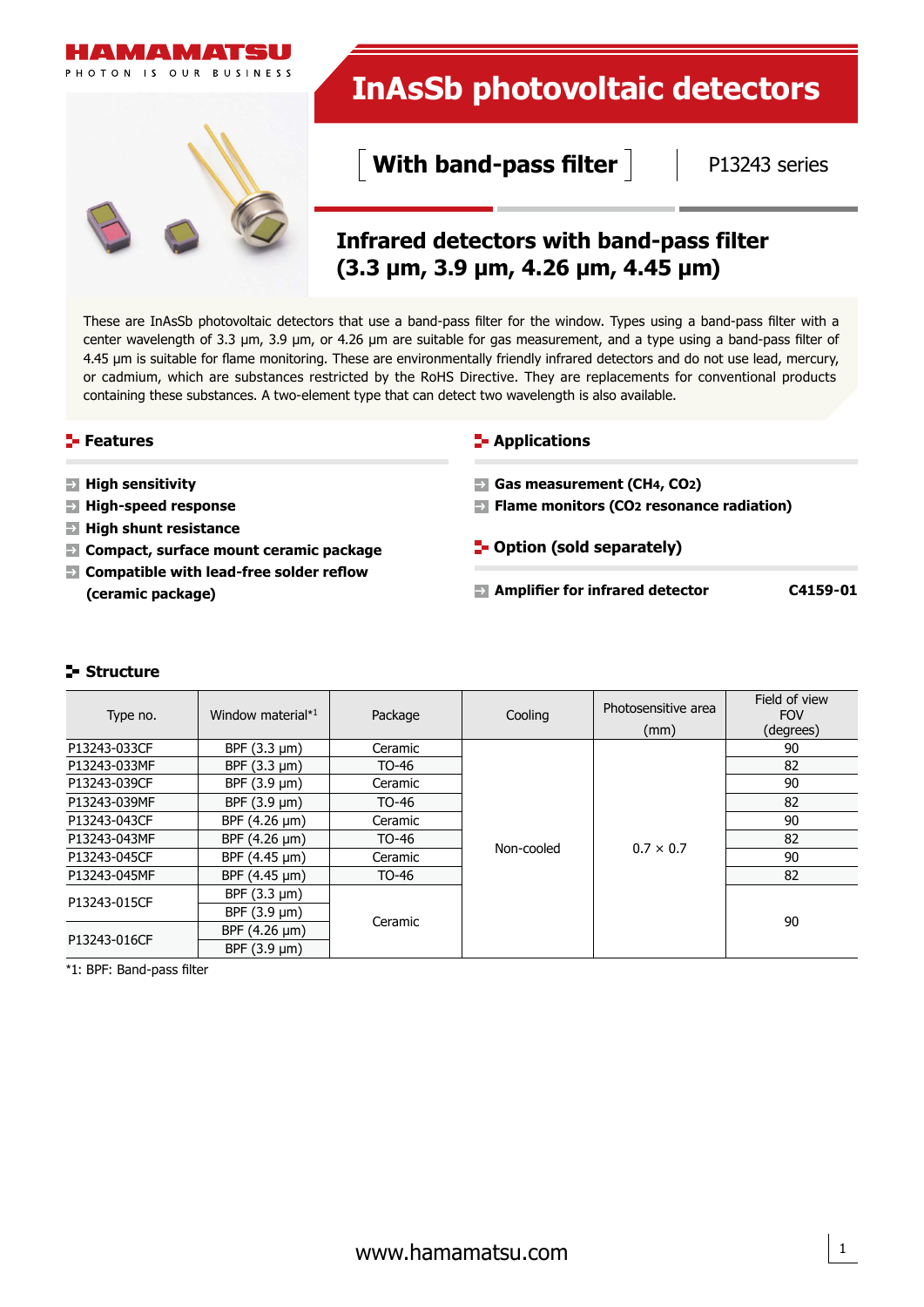# **Absolute maximum ratings**

| Type no.     | Reverse voltage<br>VR<br>(V) | Operating temperature<br>Topr $*^2$<br>(°C) | Storage temperature<br>Tstg <sup><math>*2</math></sup><br>(°C) | Incident light level<br>(W/cm <sup>2</sup> ) | Soldering temperature<br>Tsol<br>(°C) |
|--------------|------------------------------|---------------------------------------------|----------------------------------------------------------------|----------------------------------------------|---------------------------------------|
| P13243-033CF |                              | $-40$ to $+85$                              | $-40$ to $+85$                                                 |                                              | 240 (once) $*3$                       |
| P13243-033MF |                              |                                             |                                                                |                                              |                                       |
| P13243-039CF |                              |                                             |                                                                |                                              | 240 (once) $*3$                       |
| P13243-039MF |                              |                                             |                                                                |                                              |                                       |
| P13243-043CF |                              |                                             |                                                                |                                              | 240 (once) $*3$                       |
| P13243-043MF |                              |                                             |                                                                |                                              |                                       |
| P13243-045CF |                              |                                             |                                                                |                                              | 240 (once) $*3$                       |
| P13243-045MF |                              |                                             |                                                                |                                              |                                       |
| P13243-015CF |                              |                                             |                                                                |                                              | 240 (once) $*3$                       |
| P13243-016CF |                              |                                             |                                                                |                                              |                                       |

\*2: No dew condensation

When there is a temperature difference between a product and the surrounding area in high humidity environments, dew condensation may occur on the product surface. Dew condensation may cause deterioration in characteristics and reliability. \*3: Reflow soldering, JEDEC J-STD-020 MSL 2, see P.5

Note: Exceeding the absolute maximum ratings even momentarily may cause a drop in product quality. Always be sure to use the product within the absolute maximum ratings.

# **Electrical and optical characteristics (Typ. Ta=25 °C, unless otherwise noted)**

| Type no.     | Center wavelength<br><b>CWL</b> |                |                          | Spectral<br>response<br>$S^*$<br>half width<br><b>FWHM</b> |              | Photosensitivity<br>$\lambda$ = CWL | Shunt<br>resistance<br>Rsh<br>$V_R = 10$ mV | Detectivity<br>$\mathsf{D}^*$<br>(CWL, 1200, 1)                                                                |                                                                                                                | Noise equivalent power<br><b>NEP</b><br>$\lambda$ = CWL |                                                                                                                      | <b>Rise</b><br>time<br>$tr*5$ | Terminal<br>capacitance<br>$Ct^{*6}$ |
|--------------|---------------------------------|----------------|--------------------------|------------------------------------------------------------|--------------|-------------------------------------|---------------------------------------------|----------------------------------------------------------------------------------------------------------------|----------------------------------------------------------------------------------------------------------------|---------------------------------------------------------|----------------------------------------------------------------------------------------------------------------------|-------------------------------|--------------------------------------|
|              | Min. $\vert$                    | Typ.           | Max.                     |                                                            | Typ. $ Max.$ |                                     |                                             | Min.                                                                                                           | Typ.                                                                                                           | Typ.                                                    | Max.                                                                                                                 |                               |                                      |
|              |                                 |                | (nm) (nm) (nm) (nm) (nm) |                                                            |              | (mA/W)                              | $(k\Omega)$                                 |                                                                                                                | $\frac{1}{2}$ (cm·Hz <sup>1/2</sup> /W) $\frac{1}{2}$ (cm·Hz <sup>1/2</sup> /W) $\frac{1}{2}$                  | $(W/Hz^{1/2})$                                          | $(W/Hz^{1/2})$                                                                                                       | (ns)                          | (pF)                                 |
| P13243-033CF |                                 |                |                          |                                                            |              |                                     |                                             |                                                                                                                |                                                                                                                |                                                         |                                                                                                                      |                               |                                      |
| P13243-033MF |                                 |                | 3270 3300 3330           | 160                                                        | 180          | 2.3                                 |                                             |                                                                                                                | $4.1 \times 10^{8}$ 5.1 $\times$ 10 <sup>8</sup> 1.4 $\times$ 10 <sup>-10</sup> 1.7 $\times$ 10 <sup>-10</sup> |                                                         |                                                                                                                      |                               |                                      |
| P13243-039CF |                                 |                | 3820 3900 3980           | 90                                                         | 110          | 3.0                                 |                                             | $5.2 \times 10^{8}$ 6.5 $\times$ 10 <sup>8</sup> 1.1 $\times$ 10 <sup>-10</sup> 1.3 $\times$ 10 <sup>-10</sup> |                                                                                                                |                                                         |                                                                                                                      |                               |                                      |
| P13243-039MF |                                 |                |                          |                                                            |              |                                     |                                             |                                                                                                                |                                                                                                                |                                                         |                                                                                                                      |                               |                                      |
| P13243-043CF |                                 |                |                          | 140                                                        | 160          | 3.1                                 |                                             |                                                                                                                |                                                                                                                |                                                         | $5.5 \times 10^8$ 6.9 $\times$ 10 <sup>8</sup> 1.0 $\times$ 10 <sup>-10</sup> 1.3 $\times$ 10 <sup>-10</sup>         |                               |                                      |
| P13243-043MF |                                 | 4217 4260 4303 |                          |                                                            |              |                                     |                                             |                                                                                                                |                                                                                                                |                                                         |                                                                                                                      | 15                            |                                      |
| P13243-045CF |                                 |                | 4400 4450 4500           | 350                                                        | 400          | 3.7                                 | 300                                         |                                                                                                                |                                                                                                                |                                                         | $6.5 \times 10^{8}$   8.2 $\times$ 10 <sup>8</sup>   8.5 $\times$ 10 <sup>-11</sup>   1.1 $\times$ 10 <sup>-10</sup> |                               | 0.7                                  |
| P13243-045MF |                                 |                |                          |                                                            |              |                                     |                                             |                                                                                                                |                                                                                                                |                                                         |                                                                                                                      |                               |                                      |
| P13243-015CF |                                 |                | 3270 3300 3330           | 160                                                        | 180          | 2.3                                 |                                             |                                                                                                                |                                                                                                                |                                                         | $4.1 \times 10^{8}$ 5.1 $\times$ 10 <sup>8</sup> 1.4 $\times$ 10 <sup>-10</sup> 1.7 $\times$ 10 <sup>-10</sup>       |                               |                                      |
|              |                                 |                | 3820 3900 3980           | 90                                                         | 110          | 3.0                                 |                                             |                                                                                                                |                                                                                                                |                                                         | $5.2 \times 10^8   6.5 \times 10^8   1.1 \times 10^{10}   1.3 \times 10^{10}  $                                      |                               |                                      |
| P13243-016CF |                                 |                | 4217 4260 4303           | 140                                                        | 160          | 3.1                                 |                                             |                                                                                                                |                                                                                                                |                                                         | $5.5 \times 10^{8}$ 6.9 $\times$ 10 <sup>8</sup> 1.0 $\times$ 10 <sup>-10</sup> 1.3 $\times$ 10 <sup>-10</sup>       |                               |                                      |
|              |                                 |                | 3820 3900 3980           | 90                                                         | 110          | 3.0                                 |                                             |                                                                                                                |                                                                                                                |                                                         | $5.2 \times 10^8   6.5 \times 10^8   1.1 \times 10^{-10}   1.3 \times 10^{-10}  $                                    |                               |                                      |

\*4: Uniform irradiation on the entire photosensitive area

\*5: V=0 V, RL=50 Ω, 10 to 90%, λ=1.55 μm

\*6: VR=0 V, f=1 MHz

Note: Uniform irradiation must be applied to the entire photosensitive area during use.

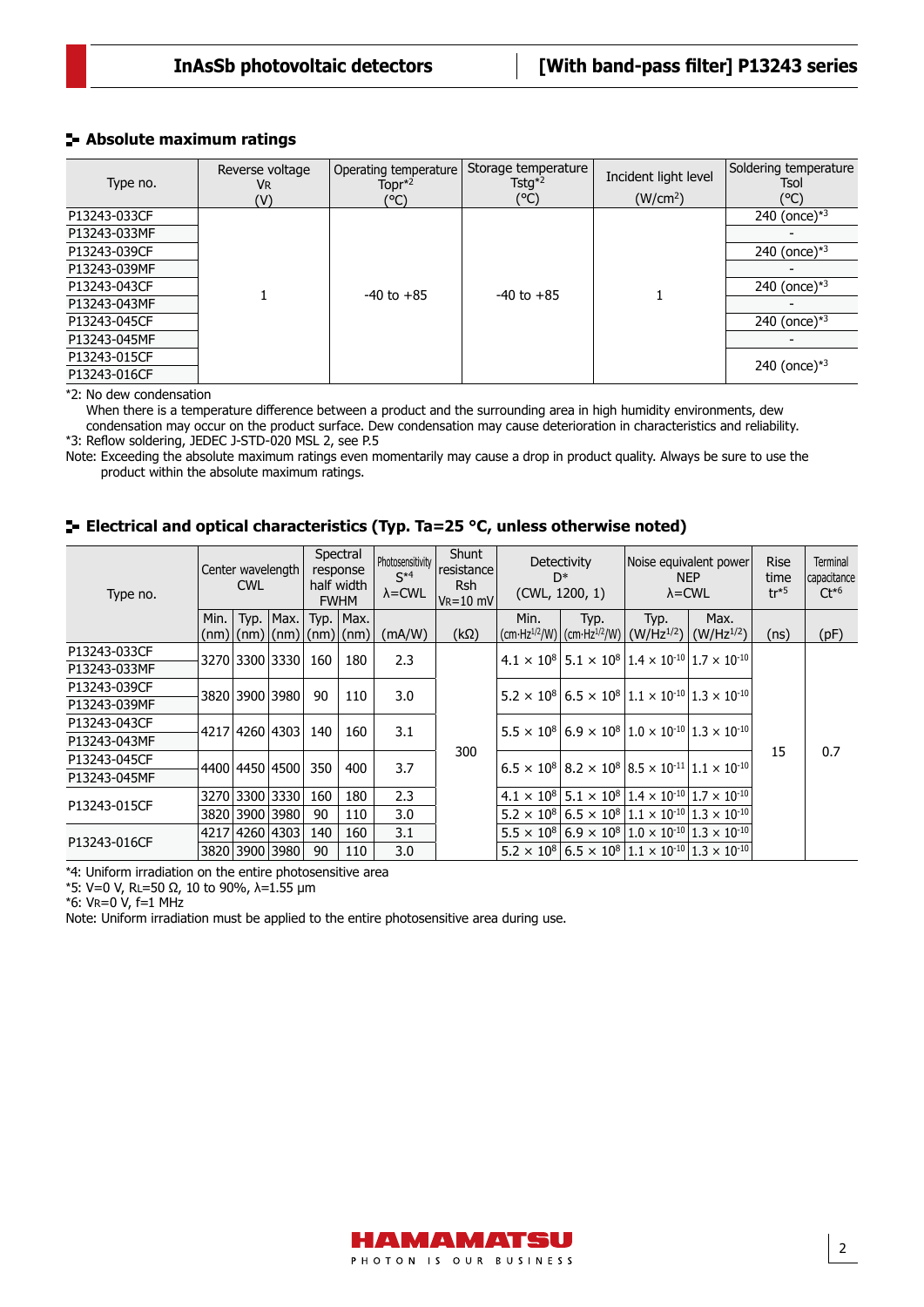# (Typ. Ta=25 °C) 4.0 P13243-045MF/-045CF 3.5 P13243-043MF/-043CF 3.0 Photosensitivity (mA/W) Photosensitivity (mA/W) P13243-039MF/-039CF 2.5 P13243-033MF/ -033CF 2.0 1.5 1.0 0.5  $0$   $\overline{2.5}$ 2.5 3.0 3.5 4.0 4.5 5.0 Wavelength (µm) KIRDB0676EB

# **Spectral response**

# **E-Shunt resistance vs. chip temperature**



# **E-Measurement circuit example**



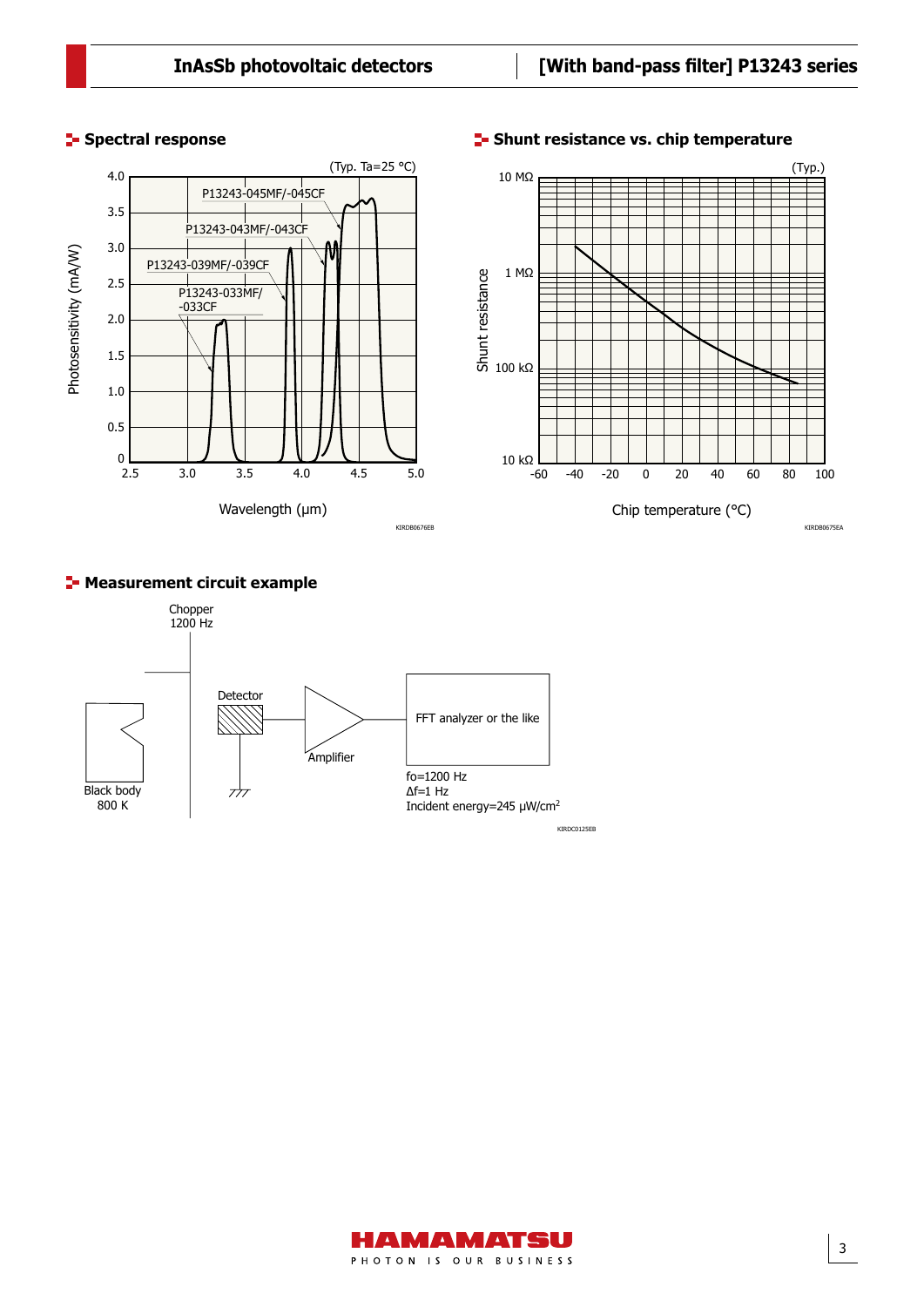# **<sup>1</sup>** Dimensional outlines (unit: mm)



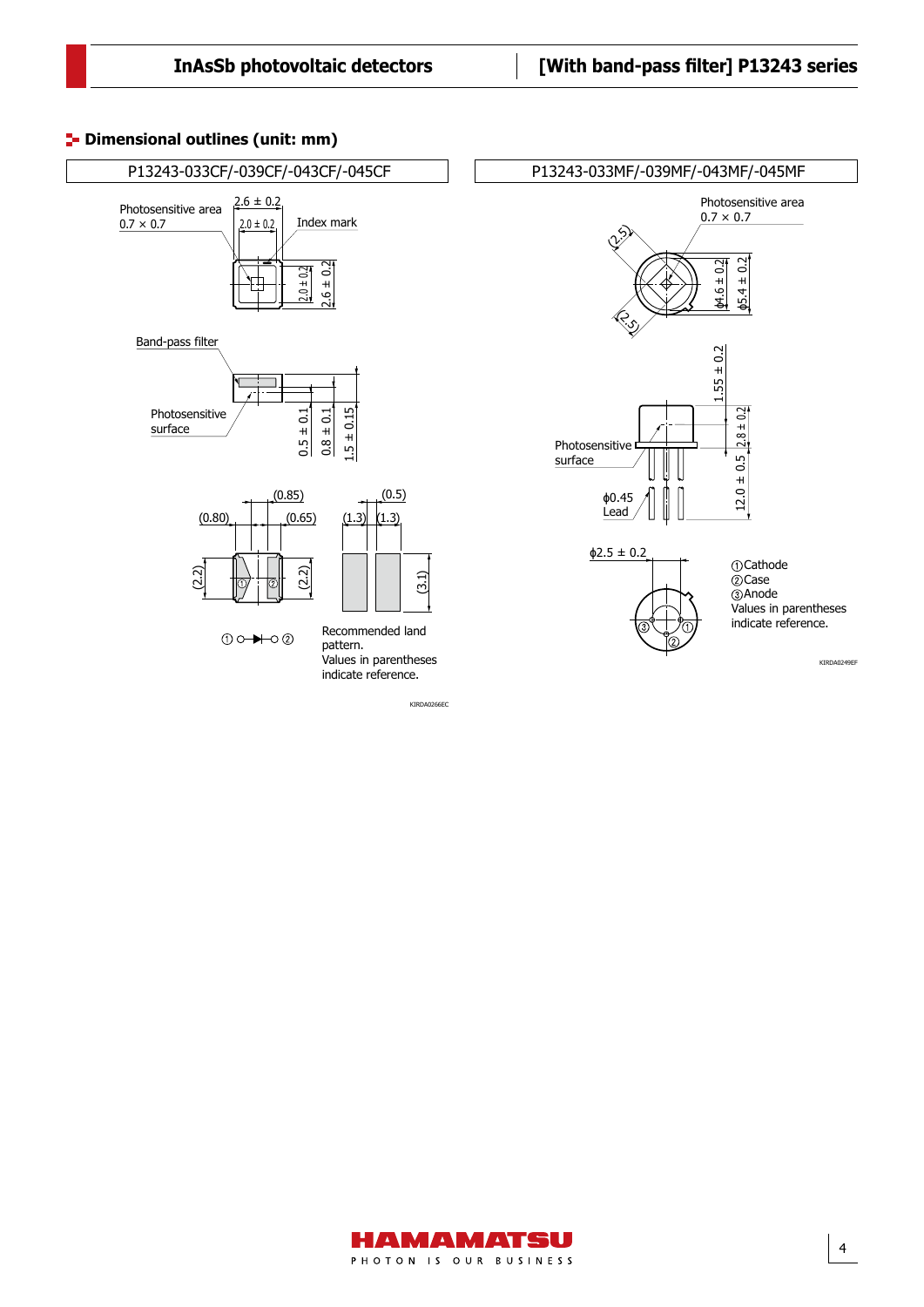$\mathcal{D}(\mathcal{D})$  and  $\mathcal{D}(\mathcal{D})$  and  $\mathcal{D}(\mathcal{D})$  and  $\mathcal{D}(\mathcal{D})$  and  $\mathcal{D}(\mathcal{D})$ 





Time

40 s max.

70 to 90 s

KIRDB0648EB

5